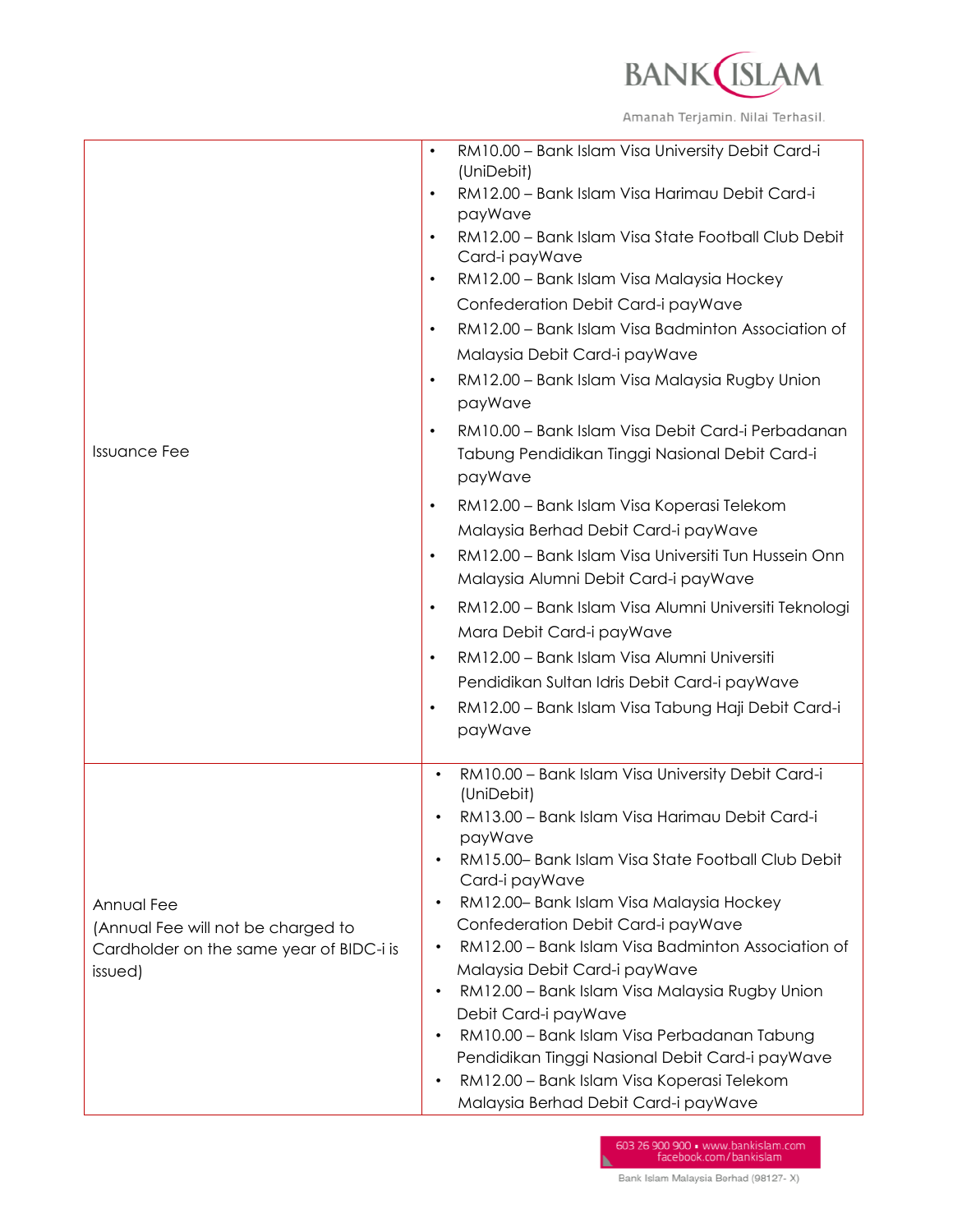

Amanah Terjamin. Nilai Terhasil.

| Cash Withdrawal at Bank Islam ATM                        | RM12.00 - Bank Islam Visa Universiti Tun Hussein Onn<br>Malaysia Alumni Debit Card-i payWave<br>RM12.00 - Bank Islam Visa Alumni Universiti Teknologi<br>Mara Debit Card-i payWave<br>RM12.00 - Bank Islam Visa Alumni Universiti<br>Pendidikan Sultan Idris Debit Card-i payWave<br>RM12.00 - Bank Islam Visa Tabung Haji Debit Card-i<br>payWave<br>Free                                                                                                                                                                                                                                                                                                                                                                                                                                                                                                                                                                                                                                                                                                                                                                             |
|----------------------------------------------------------|----------------------------------------------------------------------------------------------------------------------------------------------------------------------------------------------------------------------------------------------------------------------------------------------------------------------------------------------------------------------------------------------------------------------------------------------------------------------------------------------------------------------------------------------------------------------------------------------------------------------------------------------------------------------------------------------------------------------------------------------------------------------------------------------------------------------------------------------------------------------------------------------------------------------------------------------------------------------------------------------------------------------------------------------------------------------------------------------------------------------------------------|
| Cash Withdrawal at ATM via MEPS                          | Local Bank - RM1.00 per withdrawal.<br>Foreign Bank - RM1.00 per withdrawal                                                                                                                                                                                                                                                                                                                                                                                                                                                                                                                                                                                                                                                                                                                                                                                                                                                                                                                                                                                                                                                            |
| Cash Withdrawal at any bank via VISA<br>Plus             | RM10.00 per withdrawal<br>٠                                                                                                                                                                                                                                                                                                                                                                                                                                                                                                                                                                                                                                                                                                                                                                                                                                                                                                                                                                                                                                                                                                            |
| Overseas transaction conversion fees                     | Subject to exchange rate determined by VISA at<br>$\bullet$<br>that particular time                                                                                                                                                                                                                                                                                                                                                                                                                                                                                                                                                                                                                                                                                                                                                                                                                                                                                                                                                                                                                                                    |
| BIDC-i Replacement Fee due to Lost,<br>Stolen or Damaged | Charge on Bank Islam Visa University Debit Card-i<br>$\bullet$<br>(UniDebit) Replacement Fee is determined by the<br>University<br>RM12.00 - Bank Islam Visa Harimau Debit Card-i<br>payWave<br>RM12.00 - Bank Islam Visa State Football Club Debit<br>Card-i payWave<br>RM12.00 - Bank Islam Visa Malaysia Hockey<br>Confederation Debit Card-i payWave<br>RM12.00 - Bank Islam Visa Badminton Association of<br>$\bullet$<br>Malaysia Debit Card-i payWave<br>RM12.00 - Bank Islam Visa Malaysia Rugby Union<br>Debit Card-i payWave<br>RM12.00 - Bank Islam Visa Perbadanan Tabung<br>Pendidikan Tinggi Nasional Debit Card-i payWave<br>RM12.00 - Bank Islam Visa Koperasi Telekom<br>$\bullet$<br>Malaysia Berhad Debit Card-i payWave<br>RM12.00 - Bank Islam Visa Universiti Tun Hussein Onn<br>$\bullet$<br>Malaysia Alumni Debit Card-i payWave<br>RM12.00 - Bank Islam Visa Alumni Universiti Teknologi<br>Mara Debit Card-i payWave<br>RM12.00 - Bank Islam Visa Alumni Universiti<br>$\bullet$<br>Pendidikan Sultan Idris Debit Card-i payWave<br>RM12.00 - Bank Islam Visa Tabung Haji Debit Card<br>$\bullet$<br>payWave |